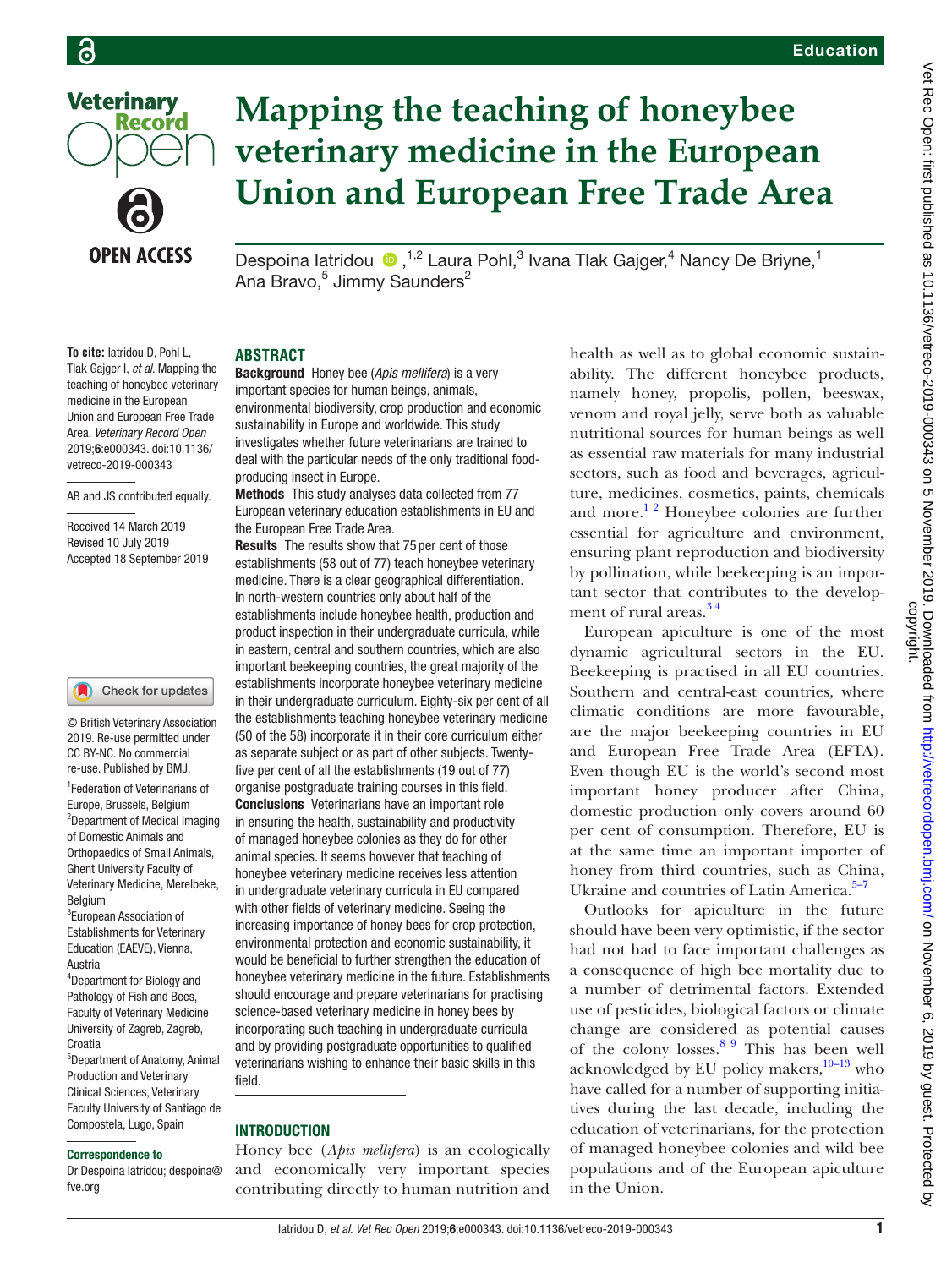Veterinarians have an important role to play in ensuring the health, sustainability and productivity of managed honeybee colonies as they do for other animal species. Implementing good veterinary, beekeeping and environmental practices can guarantee the safety of apiculture food products as well as environmental biodiversity.[14](#page-8-3)

The aims of this research were to gain a better understanding of the undergraduate veterinary curricula offered in the EU and Free Trade Area, $15$  and to investigate whether future veterinarians are trained to deal with the particular needs of this sector.

Veterinary curricula in Europe constantly adapt to follow the developments in science, to comply with the applicable legislation, and to meet the societal demands and the needs of the job market. This applies to the whole range of diversity of the veterinary medicine, including the teaching of bee health and production. The present investigation looked into whether this subject is part of the curricula in the European veterinary education establishments (VEEs); whether it is part of the core curriculum or it is offered to undergraduates as elective; how much of the teaching workload is dedicated to this topic; and so on. In addition, the authors analysed information on postgraduate courses and programmes offered in this species by the VEEs.

#### Materials and methods

The European Association of Establishments for Veterinary Education (EAEVE), $^{16}$  in collaboration with the Federation of Veterinarians of Europe  $(FVE)$ ,  $^{17}$  developed and launched a quantitative online survey to collect data in less popular areas of the veterinary medicine taught in European VEEs. The survey specifically looked into the teaching of laboratory animal medicine, $18$  aquatic animal medicine $19$  and honeybee medicine, as part of the veterinary curricula in the different European VEEs. In this report, the authors only present the findings of the survey related to bee health.

The survey was addressed to the deans of all 96 European VEEs in 34 countries which are members of the EAEVE.<sup>16</sup> It was launched at the end of 2013 through SurveyMonkey. A total of 88 VEEs completed and returned the survey by the beginning of 2014. The results of the survey were crosschecked one by one with the VEEs at the end of 2016.

For the analysis the authors focused only on the VEEs located in EU and the EFTA, as this region is subject to a common legislative framework. Seventy-seven VEEs are in total established in a country of this region. Of the 77 VEEs, data were collected from 66 of them through the survey. Quantitative data collection was supplemented by secondary data from the self-evaluation reports<sup>20</sup> of the 11 VEEs that had not returned the survey. These selfevaluation reports were prepared by the VEEs for their evaluation by the European System of Evaluation of Veterinary Training  $(ESEVT)$ , <sup>[21](#page-8-10)</sup> and are publicly available documents containing information on the curriculum,

continuing education and postgraduate education offered by the VEE to be evaluated.

ESEVT has been developed by EAEVE in collaboration with the FVE, $^{17}$  and run for over 33 years. In 2018, ESEVT was successfully accredited by the European Association for Quality Assurance in Higher Education (ENOA),<sup>22</sup> getting international recognition. Sixty-eight of the 77 VEEs considered in this analysis were evaluated by ESEVT and hold the status of 'Accredited'/'Approved' (decision of May 2017).<sup>[23](#page-8-12)</sup>

Data were quantitatively analysed using Microsoft Excel, and descriptive research was performed for the comparative analysis of certain results, such as subjects and time of teaching. $^{24}$  $^{24}$  $^{24}$ 

The results of the analysis of overall data from these 77 VEEs are shown in the Results section.

#### **RESULTS**

#### Level and type of training in honeybee veterinary medicine in undergraduate veterinary curricula in the EU and EFTA

Fifty-eight of the 77 VEEs include teaching of honeybee veterinary medicine in their curriculum. It can be obligatory (hours in the core curriculum that all students need to complete), elective (courses offered to students as an option), or partly obligatory and partly elective. Results show that 33 of the 58 VEEs include honeybee veterinary medicine in the core curriculum, 17 VEEs provide it partly obligatory-partly elective, and eight of them offer it as an option to follow if interested (elective) ([figure](#page-2-0) 1).

Twenty-five of those 58 VEEs have a separate subject and 33 VEEs incorporate it as part of other subjects.

When honeybee veterinary medicine is part of other subjects in the curricula, it is included in subjects such as the following:

- ► Microbiology/parasitology/infectious and parasitic diseases.
- ► Zootechnics/animal production systems.
- ► Toxicology.
- ► Propaedeutics/clinical diseases.
- ► Diseases of miscellaneous animals.
- ► Food technology/food hygiene.

As a separate subject, bee health and apiculture are referred as the following:

- ► Apiculture and diseases of bees.
- ► Biology and pathology of beneficial insects/bees and silkworms.
- ► Disease of fish and bees.

► Zoology and biological or chemical threats on swarms. There is rather a variation with regard to the time of the veterinary studies that honeybee veterinary medicine is taught throughout the European veterinary curricula, with the main part of it taught in the middle of the studies, that is*,* third to fourth year of the curriculum.

Focusing on the 68 VEEs that hold the status of 'Accredited'/'Approved' by the  $ESEVT$ ,<sup>21</sup> 24 offer training on bee health as a separate subject, 29 as part of other subjects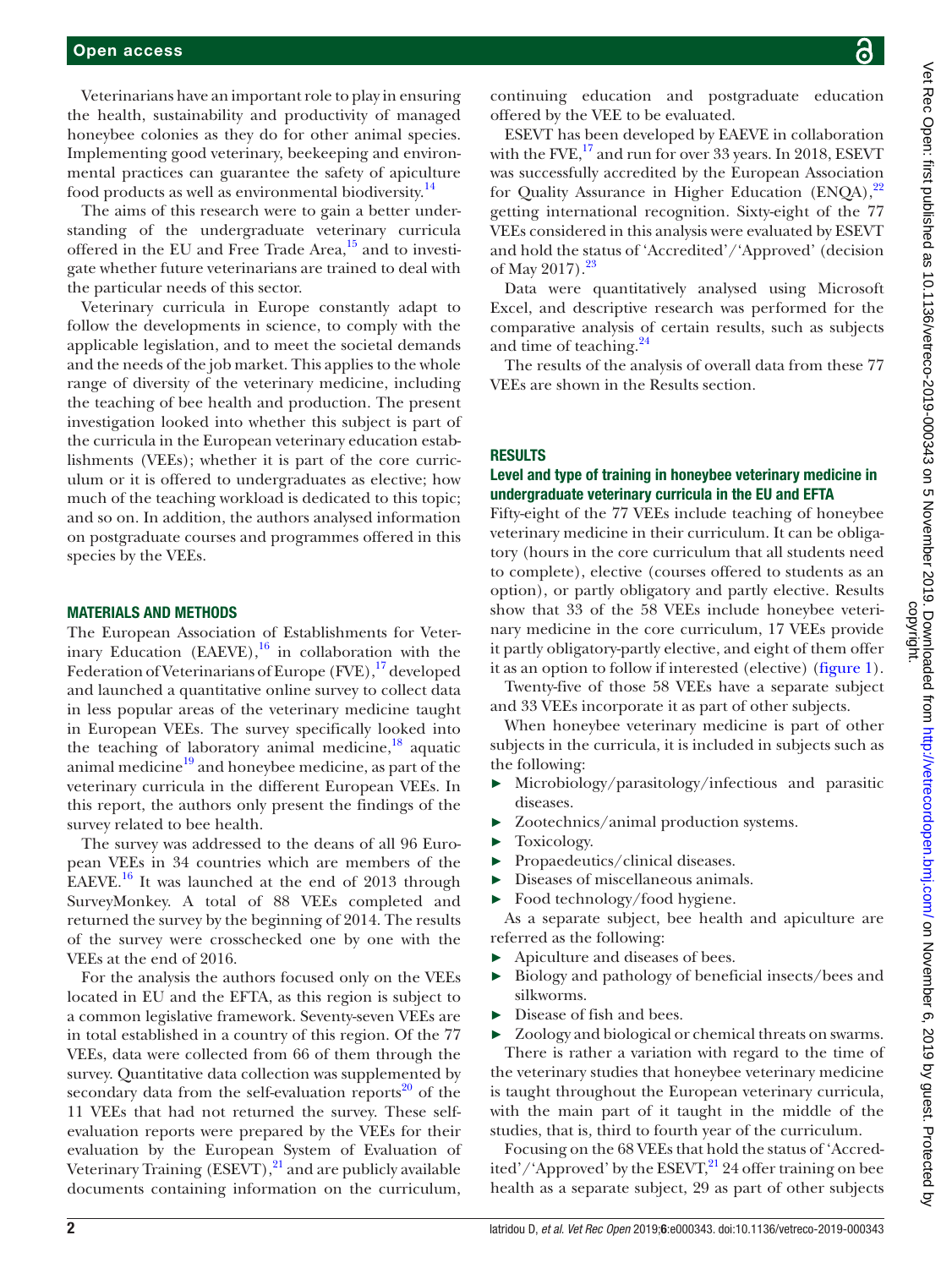

<span id="page-2-0"></span>Figure 1 Obligatory versus elective training in honeybee veterinary medicine in the curriculum of veterinary education establishments (*absolute numbers*) in the EU and European Free Trade Area.

and 15 do not include such training in their curriculum [\(figure](#page-3-0) 2).

In terms of geographical distribution, the authors observe that honeybee veterinary medicine is part of the veterinary curricula in at least one VEE in each country of southern, central and eastern Europe, while there are four countries in north-western Europe where none of their VEEs includes teaching of honeybee veterinary medicine in their curricula [\(figure](#page-4-0) 3).

### Hours of training dedicated to teaching honeybee veterinary medicine in VEEs in the EU and EFTA

Data from 48 VEEs that replied to this question show that 22 of them provide up to 10hours of teaching of honeybee veterinary medicine to all students, while 23 of them dedicate between 12 and 35hours for the same subject in their core curriculum ([table](#page-4-1) 1).

Twenty-five of the VEEs which give the possibility to their interested students to follow elective courses in bee health and apiculture (17 of the VEEs provide electives on top of their obligatory training and eight exclusively as elective) dedicate on average between 25 and 56hours. [Table](#page-4-2) 2 gives an overview of the replies that were received.

#### Postgraduate training in honeybee veterinary medicine for veterinarians

Data from 67 out of the 77 VEEs show that 19 of them (24.7per cent) organise postgraduate training courses on honeybee veterinary medicine (48 replied 'no', 1 replied 'occasionally' and 18 replied 'yes').

The level of postgraduate education varies from short courses for continuous professional development (CPD) of veterinary practitioners, PhD programmes and up to specialisation national programmes.

Further analysis of the overall results shows that 18 out of 58 VEEs that provide undergraduate training in honeybee veterinary medicine also provide postgraduate opportunities for veterinarians in this field. Ten out of the 18 VEEs that do not provide such training in the undergraduate curriculum also replied to this question; however, only one of them includes training in bee health and production as part of two master programmes.

The 19 VEEs that provide this kind of postgraduate training are based in 13 countries of the EU and EFTA in the central-south region of Europe [\(figure](#page-4-0) 3).

#### **DISCUSSION**

#### Veterinary education in EU and EFTA

Under the Treaty of Lisbon, $25$  education is a policy area where the Union supports, complements or supplements the actions of the Member States (Article 6, Treaty on the Functioning of the European Union (TFEU)), but does not foresee harmonisation of national laws and regulations in this area (Articles 165 and 166, TFEU). Even though education is the cornerstone for creating qualified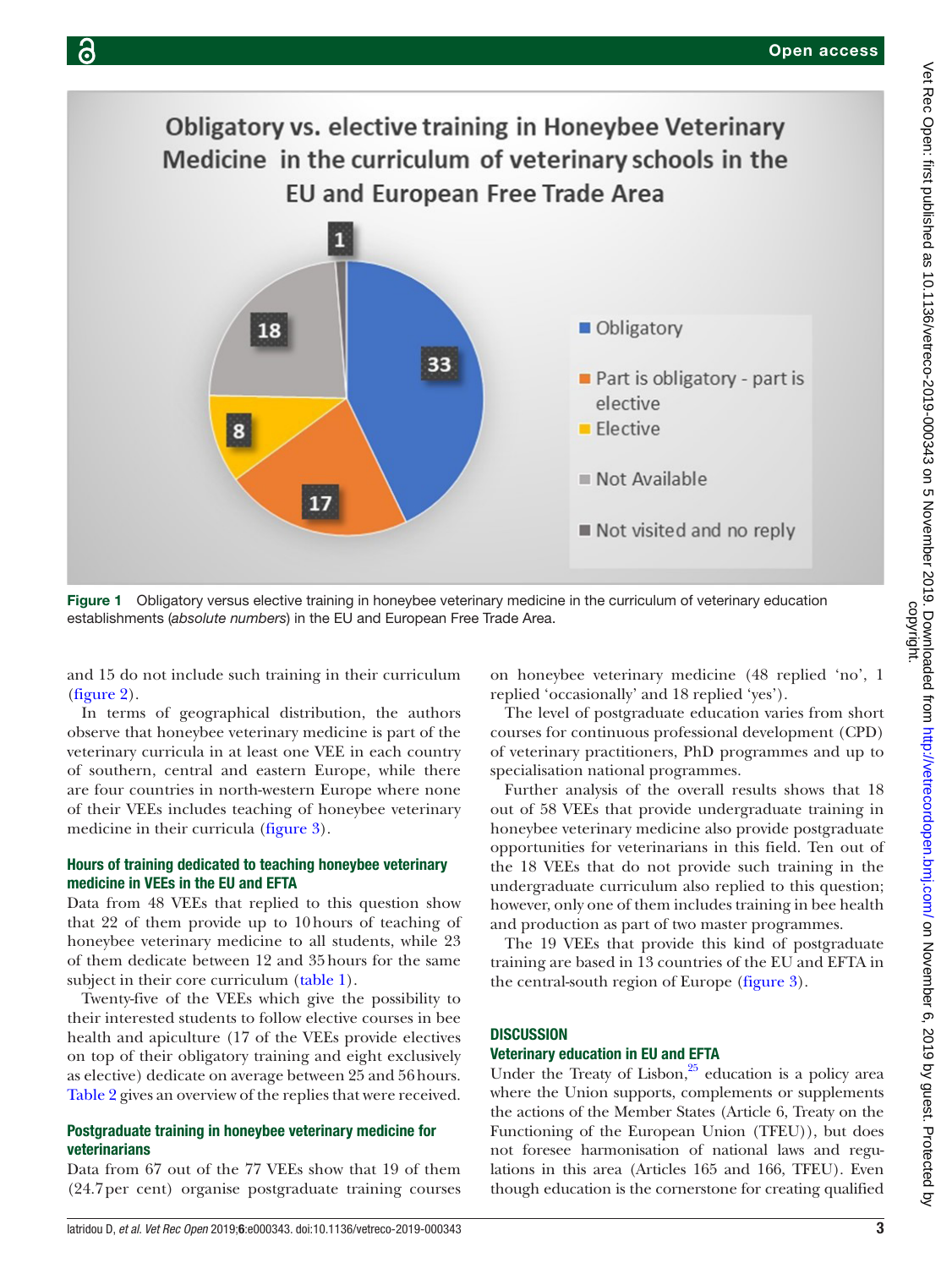

<span id="page-3-0"></span>Figure 2 Integration of honeybee veterinary medicine in the curricula of veterinary education establishments (*absolute numbers*) in the EU and European Free Trade Area.

professionals in any field, it still falls under the subsidiarity principle.[26 27](#page-8-15) Each Member State assumes full responsibility for the organisation of its education and vocational training systems and the content of its teaching.

Only for certain professions, the so-called 'regulated professions', the EU has set minimum requirements in Directive 2005/36/EC,<sup>28</sup> partially amended by Directive  $2013/55/EU.<sup>29</sup>$  For veterinary surgeons, the list of competences is included in Annex V of the European Legislation and a minimum of 5 years of training is obligatory.<sup>[28](#page-8-16)</sup> The listing of competences in Article 38 and subjects in Annex V intend to ensure that the veterinarians will be qualified at their graduation and ready to perform the responsibilities required by the EU law. Over the years, more references to the particular competences of the veterinarians and their responsibilities have been included in different pieces of EU legislation, such as the Animal Health Law,  $30$ the regulation on veterinary medicinal products, $31$  the official controls<sup>32</sup> and others, which have been considered by the academia and the veterinary profession for developing the list of Day One Competences.<sup>33</sup> Prevention and

biosecurity; examination; early detection of diseases by carrying out proper diagnosis and differential diagnosis to rule out or confirm a disease; prescription and implementation of the right treatment; and raising awareness of resistance to treatments, including antimicrobial resis-tance, food inspection and so on are core competences<sup>[33](#page-8-21)</sup> that graduate veterinarians should have acquired during their studies and be able to implement in the different domestic species, including managed honey bees.

#### Training in honeybee veterinary medicine in EU and EFTA curricula

This survey takes a closer look into veterinary undergraduate training and presents how the EU VEEs prepare their graduates for roles within the apiculture sector as well as for public health inspection of honeybee products. The results of this survey show 58 out of the 77 VEEs (75per cent) incorporate such teaching in their curriculum. The great majority of them (50 out of 58) have it incorporated in their core curriculum either as a separate subject (20 of 50 VEEs) or as part of other subjects (30 of 50 VEEs).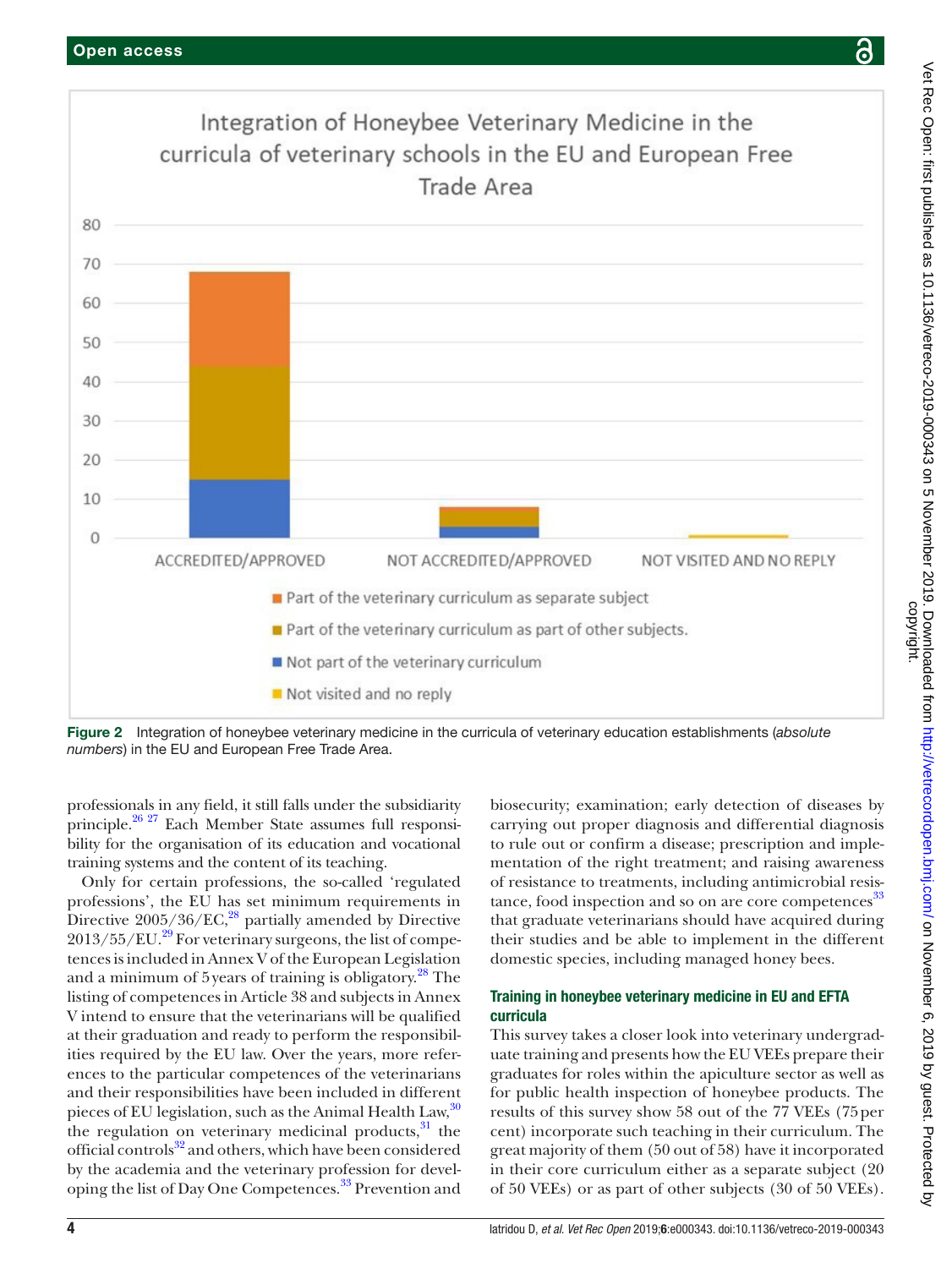

<span id="page-4-0"></span>Figure 3 Geographical distribution of veterinary education establishments in EU and European Free Trade Area (EFTA).

Eight VEEs replied that they have honeybee health and production exclusively as elective, five as separate subject and three as part of other subjects.

In the EU and EFTA, Regulation (EU) 2016/429 on transmissible animal diseases, the so-called Animal Health Law of the  $EU^{30}$  includes bees and honey in its scope and quotes Council Directive  $92/65/EEC$ ,  $34$ laying down animal health requirements governing trade in and imports into the community of those particular species. Veterinarians have a key role in ensuring the proper inspection before trade in line with the EU regulations and international standards, such as the World Organisation for Animal Health (OIE) Terres-trial Animal Health Code (the Terrestrial Code)<sup>[1](#page-7-0)</sup> and the Sanitary and Phytosanitary Agreement of the World Trade Organization.<sup>35</sup>

It should be acknowledged that all VEEs in EU and EFTA require their graduates to gain a basic understanding of the anatomy, physiology, pathology

<span id="page-4-1"></span>

| <b>Obligatory hours</b> | <b>VEEs</b> |
|-------------------------|-------------|
| $1-5$ hours             | 10          |
| 6-10 hours              | 13          |
| $11 - 25$ hours         | 15          |
| 26-40 hours             | 9           |
| 106 hours               | 1           |
| Total                   | 48          |

<span id="page-4-2"></span>Table 2 Time of training in honeybee veterinary medicine offered as *elective* in veterinary curricula in the EU and European Free Trade Area

| <b>Elective hours</b> | <b>Veterinary education</b><br>establishments |
|-----------------------|-----------------------------------------------|
| $3 - 10$              | 3                                             |
| $11-25$ hours         | 4                                             |
| $26 - 56$ hours       | 16                                            |
| 120                   | 2                                             |
| Total                 | 25                                            |

and treatment of all domestic and food-producing animals,[29 30 33](#page-8-17) independently of the purposes they are used for. This certainly refers to all main domestic and food-producing species and not exclusively to mammal species. Additionally, each veterinarian has to follow the professional Code of Conduct.<sup>[36](#page-8-24)</sup> Whereas honey bees are not specifically mentioned in the current Veterinary Act,<sup>36</sup> this should not be interpreted that the Act does not apply to these beneficial food-producing insects. Practising veterinary medicine in honeybee colonies requires a qualified profession for carrying out a clinical examination of honeybee colonies, recognising disease signs on brood and adult bees, sampling properly hive materials when suspicion for some of serious diseases occurs, and preparing those samples along with the formal cover documentation for the delivery to an authorised diagnostic laboratory. As it happens with other species, the veterinarian must be able to make proper diagnosis, apply eradication measures, advise about disease control and prophylaxis, as well as prescribe the right medicine. These are core competences that a veterinarian must acquire in order to be qualified to practise. $2433$ 

Veterinarians certainly have a role to play in European apiculture and therefore have to be prepared respectively. While most of the EU and EFTA VEEs (over 70per cent) recognise this need and dedicate a considerable part of their very full core curriculum to the teaching of honeybee veterinary medicine ([figure](#page-2-0) 1), more efforts are necessary in order to raise awareness about the importance of this species and their needs. The authors observe that teaching of honeybee veterinary medicine is currently having a good cover in most VEEs, but still receiving the less attention in undergraduate veterinary curricula in EU compared with other less popular fields of veterinary medicine, such as laboratory animal medicine (83per cent of the VEEs provide teaching in this area)<sup>18</sup> and aquatic veterinary medicine (96 per cent of the VEEs provide teaching in this area).<sup>[19](#page-8-8)</sup>

Further analysis of the results reveals that there is a lot of diversity in the way that honeybee veterinary medicine is taught, in terms of time dedicated to it and of its structure within the different curricula in EU and EFTA countries. Further research to investigate models for teaching of honeybee veterinary medicine in undergraduate and postgraduate levels should be considered in the future,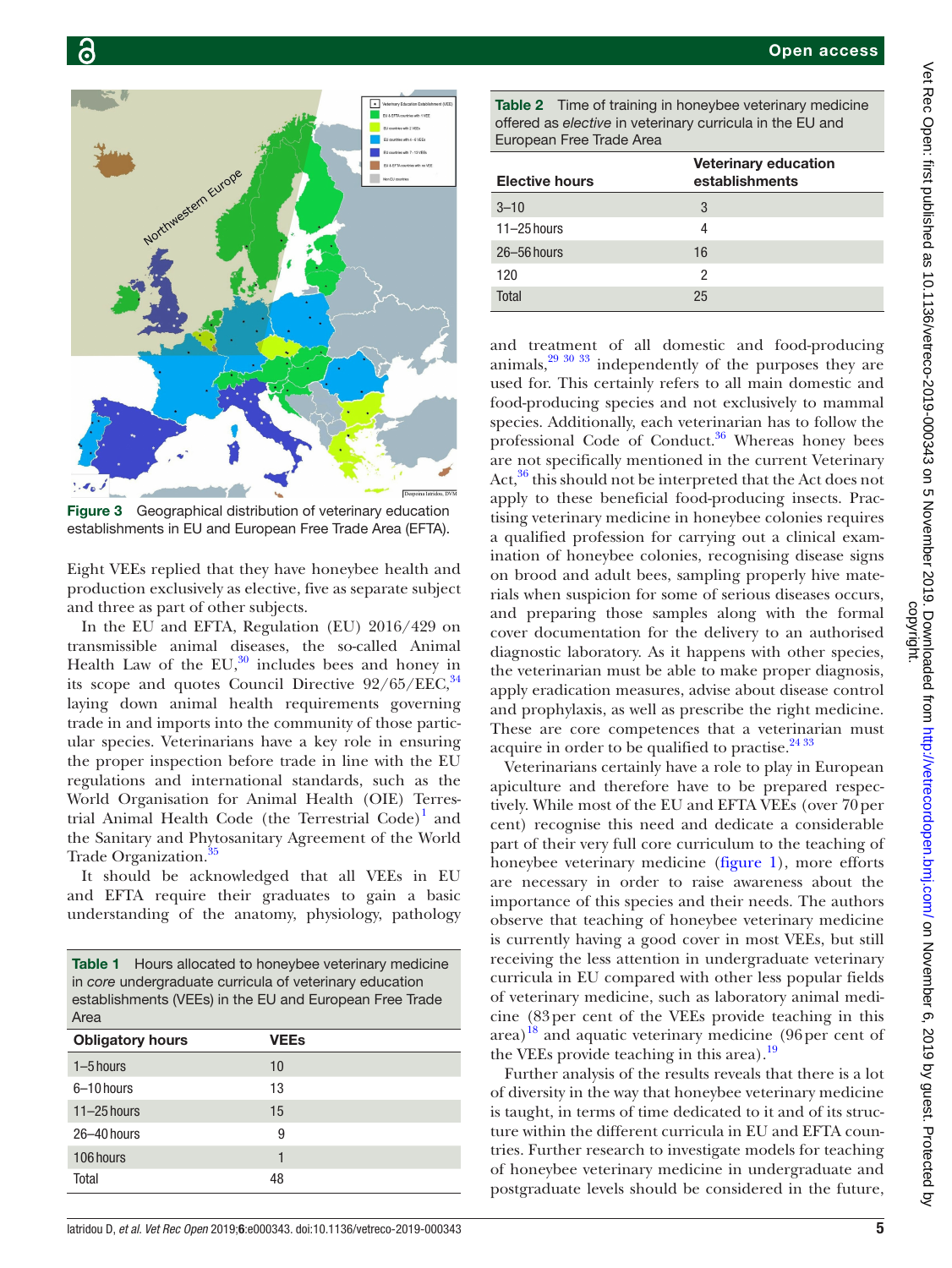| こし こうこう アンス ソン ユコ ユユロワごく              |
|---------------------------------------|
|                                       |
|                                       |
|                                       |
|                                       |
|                                       |
|                                       |
|                                       |
|                                       |
|                                       |
|                                       |
|                                       |
|                                       |
|                                       |
|                                       |
|                                       |
|                                       |
|                                       |
|                                       |
|                                       |
|                                       |
|                                       |
|                                       |
|                                       |
|                                       |
|                                       |
|                                       |
|                                       |
|                                       |
|                                       |
|                                       |
|                                       |
|                                       |
|                                       |
|                                       |
|                                       |
|                                       |
|                                       |
|                                       |
|                                       |
|                                       |
|                                       |
|                                       |
|                                       |
|                                       |
|                                       |
|                                       |
|                                       |
|                                       |
|                                       |
|                                       |
|                                       |
| induit city and the city of the total |
|                                       |
|                                       |
|                                       |
|                                       |
|                                       |
|                                       |

<span id="page-5-0"></span>

| Geographical analysis of teaching of honeybee veterinary medicine in EU and EFTA<br>Table 3 |                                                          |  |                                                      |              |       |  |  |
|---------------------------------------------------------------------------------------------|----------------------------------------------------------|--|------------------------------------------------------|--------------|-------|--|--|
|                                                                                             | <b>VEEs that include honeybee</b><br>veterinary medicine |  | <b>VEEs that do not teach</b><br>honeybee veterinary | No data/not  |       |  |  |
| <b>Region of Europe</b>                                                                     | In core curriculum As elective                           |  | medicine                                             | visited VEEs | Total |  |  |
| North-west/north                                                                            |                                                          |  | 10                                                   |              | 19    |  |  |
| North-east/central/south                                                                    | 43                                                       |  | 8                                                    |              | 58    |  |  |
| Total                                                                                       | 50                                                       |  | 18                                                   |              |       |  |  |

with a view to promote a more harmonised approach in teaching of veterinary medicine in Europe.

Ten out of 18 VEEs which do not include teaching of honeybee veterinary medicine in their curricula are based in north-western Europe. This means that only about half of the 19 VEEs in this part of Europe [\(figure](#page-4-0) 3) teach about apiculture, health of honeybee colonies and honey inspection, while in four countries of that region none of their VEEs includes honeybee veterinary medicine within their undergraduate curricula. In the rest of the EU and EFTA (southern, central, eastern Europe), 49 out of the total 57 VEEs (86per cent) for which the authors have data include teaching of honeybee veterinary medicine in their curricula (one VEE has not provided data and there was no self-evaluation report to obtain supplementary data since the establishment was never visited for accreditation purposes) [\(table](#page-5-0) 3).

This geographical variation is expected if it is seen in relation to data on major beekeeping countries in EU and EFTA. $56$ 

It is clear that more attention may be paid by VEEs in teaching of this particular field of veterinary medicine.

#### Importance of quality assurance of veterinary education

ESEVT is a Europe-wide, profession-specific evaluation system that ensures efficient preparation of the veterinary students for the labour market and the only one accredited by  $ENQA<sup>22</sup> ESEVT$  contributes to the standardisation of veterinary teaching approaches to ensure the learning outcomes of veterinary students and minimise any discrepancies in Day One Competences of European veterinarians. That way it contributes to transparency and trust to veterinary services throughout Europe.<sup>37</sup>

ESEVT evaluates the teaching and learning in higher education according to the approved standard operating procedure<sup>[38](#page-8-26)</sup> and the approved Day One Competences.<sup>[33](#page-8-21)</sup> It is worth mentioning that assessment of students is one of the major requirements of ESEVT, which must be clearly demonstrated in order for a VEE to gain the status of 'Approval' or 'Accreditation'. Lack of a valid and reliable system in place for the assessment of clinical skills and Day One Competences<sup>33</sup> of its students in a VEE constitutes a major deficiency that may lead to non-accreditation of the given VEE. This is an important note considering that often assessment drives learning of students. Assessment by ESEVT of the implementation of honeybee veterinary medicine in the European curricula can ensure the Day One Competences of the European veterinarians in this field.

This survey shows that 53 out of the 68 'Approved'/'Accredited' VEEs offer training on bee veterinary medicine—24 as a separate subject and 29 as part of other subjects [\(figure](#page-3-0) 2). The authors note that one establishment which was not providing such bee health training at the time of this survey commented that they were in the process of implementation of such a course in their core curriculum as a result of the recommendation made after their evaluation by ESEVT.

ESEVT should continue to assess and promote the teaching of aspects related to honeybee health and safety of apiary products intended for human consumption. In the case of VEEs that do not yet implement such training within their curriculum, they should be encouraged to do so.

#### Veterinarians' added value for apiculture and public health

Apiaries need veterinarians like dairy, pig or fish farms do. Honey bee is an important food-producing species, and beekeepers need advice and guidance on how to keep their colonies healthy and productive, as well as on how to ensure healthy and quality food for consumers, without deleterious residues. The veterinarian can advise on biosecurity and national plans, perform the clinical and laboratory examination on honeybee colonies, prescribe the most appropriate authorised medicine when necessary and implement national programmes for varroosis control. It is worth highlighting that apiculture in Europe is another sector that suffers from a remarkable lack of appropriate veterinary medicines authorised for honey bees (the same is observed in other sectors such as equine farming, $39$  or aquaculture)[.19 40](#page-8-8) In fact, miticides to control the *Varroa destructor* mite are the only approved medications in EU. In the case of a diagnosed disease for which no available authorised product exists in the country, the veterinarian is the only professional empowered to select and prescribe under the cascade system the appropriate medicine for use in honey bees, most usually a product authorised for honey bees in another country.<sup>31</sup> The use of antibiotics in honey bees is practically not allowed in the  $EU^{41}$  $EU^{41}$  $EU^{41}$ . Only if there is a justified need for their use in honey bees antibiotics can be used under the cascade.<sup>42</sup> However, this is not the case in other parts of the world, $42-44$  where antibiotics are used mainly against American foulbrood, European foulbrood and nosemosis. The veterinarian has a key role in selecting the right product for honeybee treatment, advising on its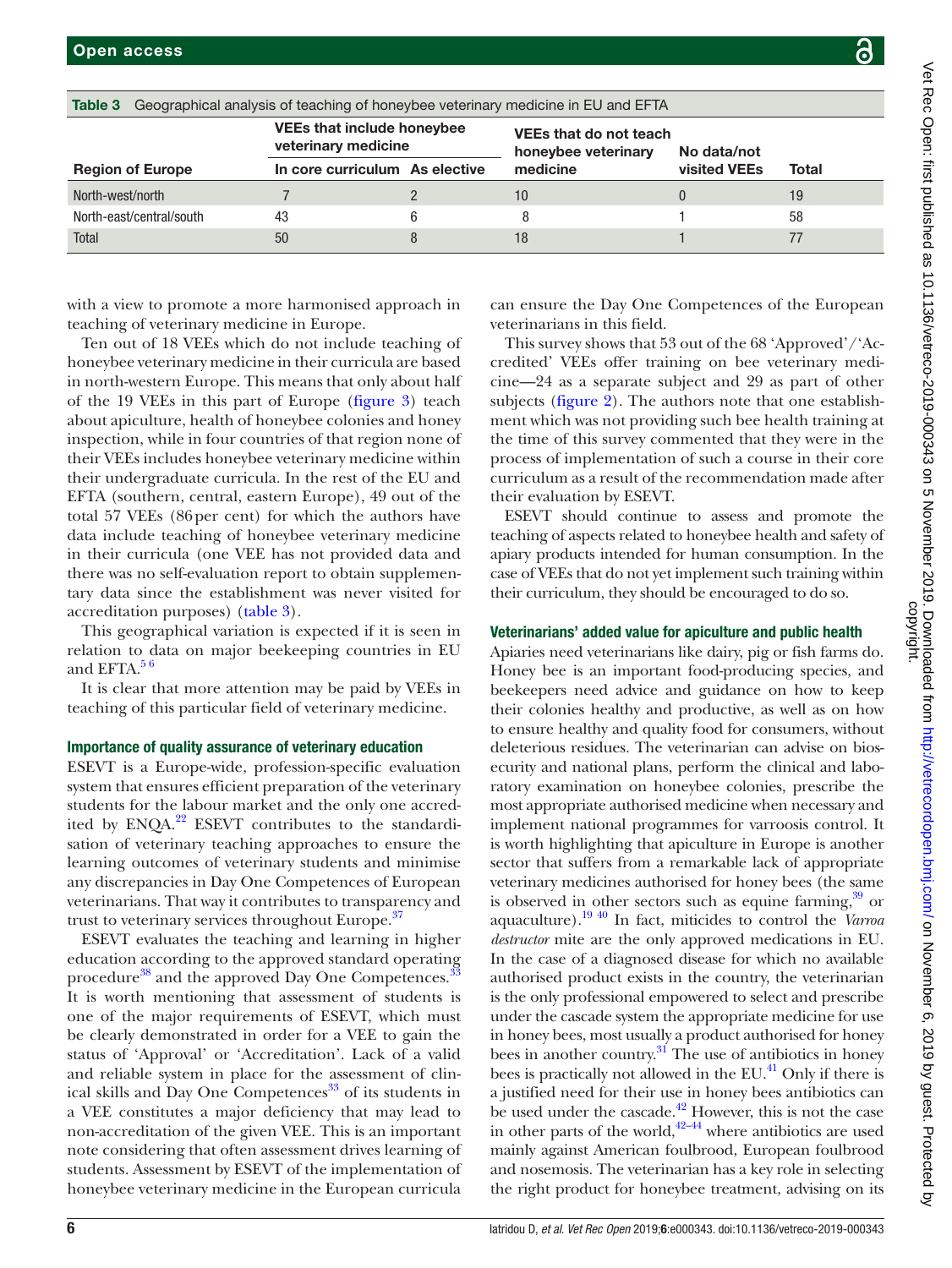responsible use and informing about withdrawal periods, residues and risks linked to the development of resistance.<sup>[45](#page-8-30)</sup>

The veterinarian and veterinary services are also responsible for advising about transport and trade of honey bees and bumblebees in line with Union  $law<sup>34-46</sup>$ and international standards, $135$  and for ensuring enforcement of legislation. Spreading of bee diseases, some of which are highly contagious for honey bees, is very easy due to different factors such as the nature of this species (wild and foraging species), climate conditions or insufficient border controls, perhaps as a result of the fact that the honey bee is not universally regarded as livestock, leading to less attention during their transport. $47$ 

Veterinarians also have to ensure public health. Unlike other animal species, zoonotic diseases coming from apiaries are rare. Public health risks for human beings related to beekeeping and its products come mainly from residues, bacteria, toxic substances and allergenic pollens found in honey and/or other apian products, or from allergic reactions due to accidental puncture from the bee sting. Bee is a species with a very different physiology from other domestic food-producing species, where the lack of hive metabolism does not allow the elimination of residues over a certain period of time.<sup>46</sup> Unsafe substances often found in honey are either environmental contaminants such as heavy metals (lead, cadmium and mercury), radioactive isotopes, organic pollutants, pesticides and pathogenic bacteria, or beekeeping contaminants such as acaricides, antibiotics and other chemicals.<sup>12</sup> These substances are serious threats to human health, while antibiotics used in beekeeping may additionally contribute to antimicrobial resistance. Practitioners and official veterinarians have a growing role in protecting the human health, in line with the EU legislation $48-51$  and the OIE Terrestrial Code-Chapter 4.[1](#page-7-0)4.<sup>I</sup> Contamination of honey and other apian products with heavy metals, antibiotics and other agrochemicals could be considered a very good indicator of contamination of the environment with those substances. It is also a contamination indicator of overall food intended for human consumption. Bees can therefore be very important as biomarkers of environmental health within the One Health concept.<sup>32</sup>

Veterinarians, along with other stakeholders like agronomists and beekeepers, are responsible for supporting and helping to implement measures and activities aiming at protecting honey bees and ensuring public health $^{53}$  $^{53}$  $^{53}$  as well as ecosystem conservation. Pests, pathogens, pesticides and climate change are factors that affect honeybee ecosystems.<sup>[54](#page-9-4)</sup> Honey bees are mainly food-producing species, but they are also important pollinators that ensure crop production, contributing to adequate food production for human beings and animals. The massive colony losses that have been observed in Europe $55$  and worldwide $56 57$  in recent years are in principle multifactorial One Health problems. Winter losses and dying of honeybee colonies during active beekeeping season or depopulation of adult workers<sup>58</sup> requires the One Health holistic approach<sup>[52](#page-9-2)</sup> that considers human, animal and

environmental interactions and interprofessional collaboration in order to understand and identify the causing mechanisms and the underlying links and to intervene as appropriate. This is particularly important when considering that honey bee is the only domestic species whose feeding cannot be fully controlled and are very much affected by climate and environmental conditions.<sup>59</sup>

Veterinarians' contribution is fundamental to advising and educating beekeepers not only about management methods and biosecurity measures but about environmental conditions as well. Honeybee colonies are very sensitive to weather conditions, as they are affected directly by very low or high temperatures, precipitation, availability of water or wind, and consequently by climate change.<sup>60 61</sup> Honeybee colony survival depends on beekeepers' education, $62$  who need to have a close collaboration with their veterinarian. As any other farmer, the beekeeper is responsible for keeping a healthy apiary, should comply with the respective legislative requirements, as well as ensure quality, safe and highly nutritious apian products.

All the above considerations confirm that teaching of honeybee veterinary medicine has to be part of the core veterinary curricula in Europe. All veterinary students must receive a minimum knowledge and training to acquire competences in honeybee health and production and should be encouraged to practise in this particular managed insect species. Honey bee, which has been traditionally the only food-producing insect in Europe, is at the same time very important for human and animal health and welfare, as well as a biomarker of environmental health. Honeybee colonies need and deserve veterinary care as well. $^{14\,59}$ 

#### CPD in honeybee veterinary medicine

CPD is a professional responsibility for all veterinarians in the EU.<sup>[29 36](#page-8-17)</sup> Recital 15 of Directive 2013/55/EC,<sup>29</sup> encourages and promotes lifelong learning for all regulated professions in the EU. Veterinarians shall maintain and enhance their knowledge and skills relating to the state of veterinary science and are responsible for being updated on the latest developments in veterinary science, developing their Day One qualifications, advancing professionally and preparing for more complex tasks and roles. The veterinary profession in Europe strongly promotes the principle of continuous education,<sup>[63](#page-9-11)</sup> while ESEVT encourages all VEEs to develop postgraduate opportunities to cover the CPD needs of the veterinarians in their country.<sup>38</sup>

Results of this survey showed that only 28 per cent (19 out of 67) of the VEEs that provided data on postgraduate training organise CPD in the field of apiculture and honeybee colonies' health and production. Postgraduate programmes in honeybee veterinary medicine are available in 13 countries in EU and EFTA, the level of which varies from short courses to PhD programmes or national specialisation programmes.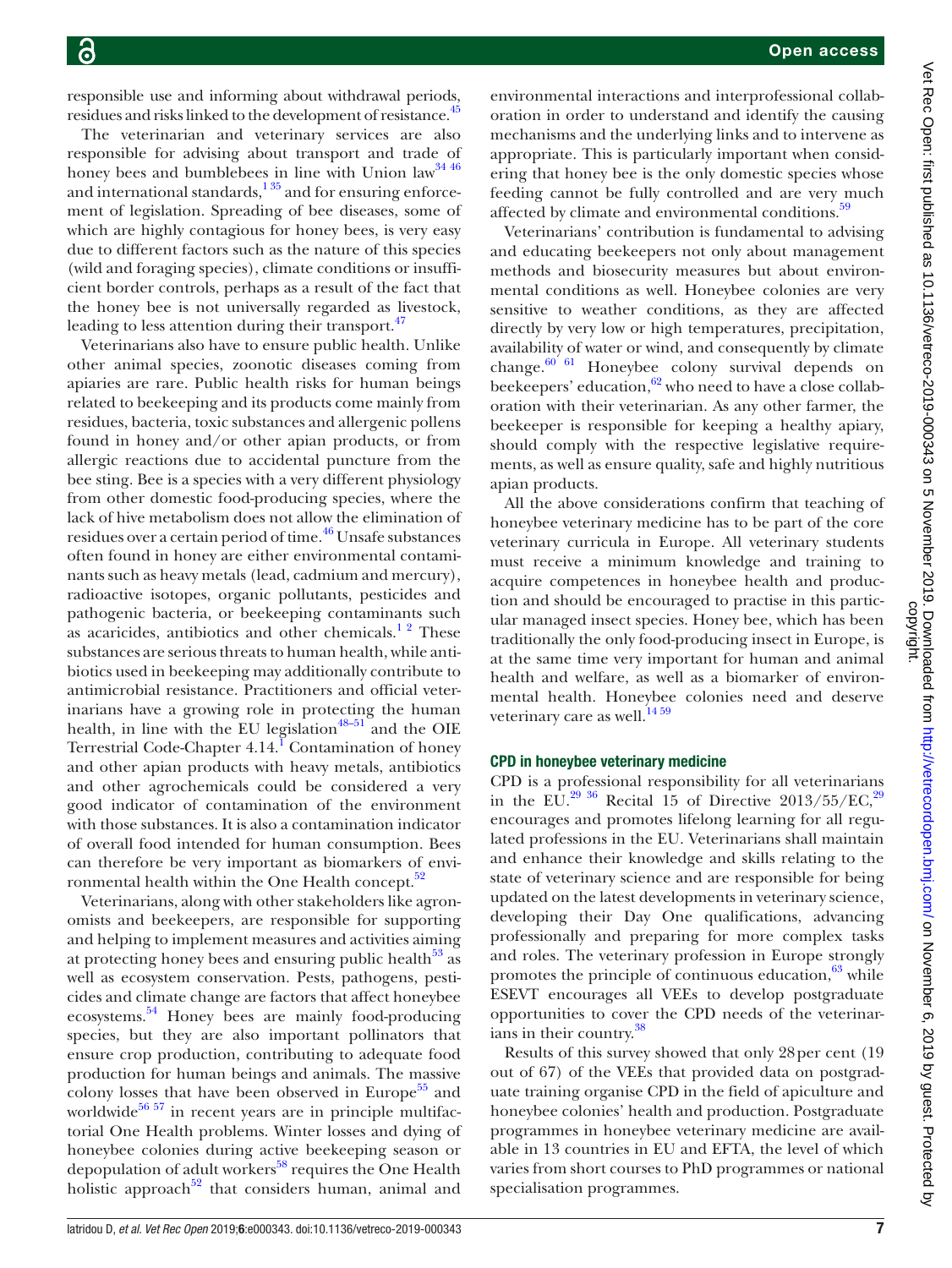Comparing those results with the existing postgraduate opportunities in other less popular areas of veterinary medicine, such as laboratory animal medicine and aquatic animal veterinary medicine, the authors observe that honeybee veterinary medicine has not be given the same attention. Only 19 VEEs organise postgraduate training in honey bees against 40 VEEs that do so in laboratory animal veterinary medicine and 30 VEEs in aquatic animals veterinary medicine.<sup>18 19</sup>

Additionally, specialisation in bee health and production is not that developed in Europe. Only a few national specialisation programmes exist, for example in France, Italy, Poland and Spain. Nevertheless, there is no veterinary college recognised by the European Board of Veterinary Specialisation  $(EBVS)^{64}$  to provide European-wide recognition to veterinary specialists in honeybee veter-inary medicine as it happens with other disciplines.<sup>[65](#page-9-13)</sup> Academics and the veterinary profession should consider the current challenges and opportunities for veterinarians to be involved in apiculture and encourage the development of postgraduate opportunities in this field. Ideally some European organisation should consider developing the framework of minimum training requirements for such veterinary postgraduate programmes. The Veterinary Continuous Education in Europe,  $66$  for example, which is a joint initiative of EAEVE, $^{16}$  FVE, $^{17}$  $^{17}$  $^{17}$ EBVS[64](#page-9-12) and the Union of European Veterinary Practitioners,  $67$  established with a view to encourage harmonisation and quality of postgraduate training programmes for practising veterinarians and to facilitate recognition of their competences throughout the EU, could consider to make such a proposal.

#### **CONCLUSIONS**

Honey bee (*A mellifera*) is a very important species for human beings and animals, contributing directly to their nutrition and health, as well as to environmental biosecurity, crop production and economic sustainability in Europe and worldwide. Veterinarians have a vital role in ensuring honeybee health, productivity and profitability of apiaries, public health, and ecosystem conservation.

The results of our survey show that honeybee veterinary medicine is taught in most of the European VEEs (in 58 out of 77 VEEs), especially in eastern, central and southern countries of EU and EFTA, which are also important beekeeping countries. Considering the importance of this particular species and the need for welleducated veterinarians to deal with this, more attention should be paid by VEEs in honeybee veterinary medicine. ESEVT is the tool that can promote harmonisation of veterinary curricula in Europe and ensure proper implementation of teaching of honeybee veterinary medicine. This would enable graduate veterinarians to acquire the necessary competences and to be ready to practise veterinary medicine in apiaries, that is to say to handle, examine, diagnose and treat honeybee colonies, as well as to ensure the safety of their hive products. This way,

veterinarians will further contribute to ecosystem sustainability and the availability of safe and nutritive food for human beings in the future. Policy makers and industry should support apiculture sector, by supporting and encouraging beekeepers to seek veterinary advice and to establish a good collaboration with a veterinarian. VEEs in collaboration with the veterinary profession should consider the current challenges and opportunities for veterinarians to be involved in apiculture and encourage the development of postgraduate opportunities in this field as well.

Acknowledgements The authors express special thanks to all the veterinary education establishments - EAEVE members who replied to the questionnaire and provided data to this survey, and to the members of the European Coordinating Committee on Veterinary Training (ECCVT), who also supported the whole project. The authors also express special thanks to Professor László Fodor, former president of the EAEVE, who proposed and supported this project.

Contributors DI: conception and design, analysis and interpretation of data, drafting the article, final approval of the version to be published, and submission of the article. LP: acquisition of data, revising critically the article for important intellectual content and final approval of the version to be published. NDB: design, revising critically the article for important intellectual content and final approval of the version to be published. ITG: analysis and interpretation of data, revising it critically for important intellectual content, and final approval of the version to be published. AB: conception and design, acquisition of data, analysis and interpretation of data, revising critically the article for important intellectual content, and final approval of the version to be published. JS: conception, analysis and interpretation of data, revising critically the article for important intellectual content, and final approval of the version to be published.

Funding The authors have not declared a specific grant for this research from any funding agency in the public, commercial or not-for-profit sectors.

Competing interests Veterinary Education Establishments have agreed to provide data to our survey under the condition that the presentation will be anonymous.

Provenance and peer review Not commissioned; externally peer reviewed.

Data availability statement All data relevant to the study are included in the article.

Open access This is an open access article distributed in accordance with the Creative Commons Attribution Non Commercial (CC BY-NC 4.0) license, which permits others to distribute, remix, adapt, build upon this work non-commercially, and license their derivative works on different terms, provided the original work is properly cited, an indication of whether changes were made, and the use is noncommercial. See: <http://creativecommons.org/licenses/by-nc/4.0/>.

#### ORCID iD

Despoina Iatridou<http://orcid.org/0000-0002-8648-2623>

#### **References**

- <span id="page-7-0"></span>1. World Organisation for Animal Health (OIE). General introductory text providing background information for the Chapters of the terrestrial animal health code on diseases of bees. Available: [http://](http://www.oie.int/en/scientific-expertise/specific-information-and-recommendations/bee-diseases/) [www.oie.int/en/scientific-expertise/specific-information-and](http://www.oie.int/en/scientific-expertise/specific-information-and-recommendations/bee-diseases/)[recommendations/bee-diseases/](http://www.oie.int/en/scientific-expertise/specific-information-and-recommendations/bee-diseases/) [Accessed 8 Mar 2019].
- 2. Industry ARC. Apiculture Market: By Products (Honey, Beeswax, Live Bees); By End-User Industry (Food & Beverages, Agriculture, Military, Medicine, Cosmetic, Paints and Chemical) and By Geography - Forecast (2018-2023). Available: [https://industryarc.](https://industryarc.com/Report/213/Global-Apiculture-Market-Forecast-Report.html/summary) [com/Report/213/Global-Apiculture-Market-Forecast-Report.html/](https://industryarc.com/Report/213/Global-Apiculture-Market-Forecast-Report.html/summary) [summary](https://industryarc.com/Report/213/Global-Apiculture-Market-Forecast-Report.html/summary) [Accessed 8 Mar 2019].
- <span id="page-7-1"></span>3. Food and Agriculture Organisation of the United Nations,. Republic of Slovenia Ministry of agriculture, forestry and food. The importance of bees and other pollinators for food and agriculture, 2018. Available: <http://www.fao.org/3/I9527EN/i9527en.PDF>[Accessed 8 Mar 2019].
- 4. Food and Agriculture Organisation of the United Nations. The power of pollinators: why more bees means better food: how bees impact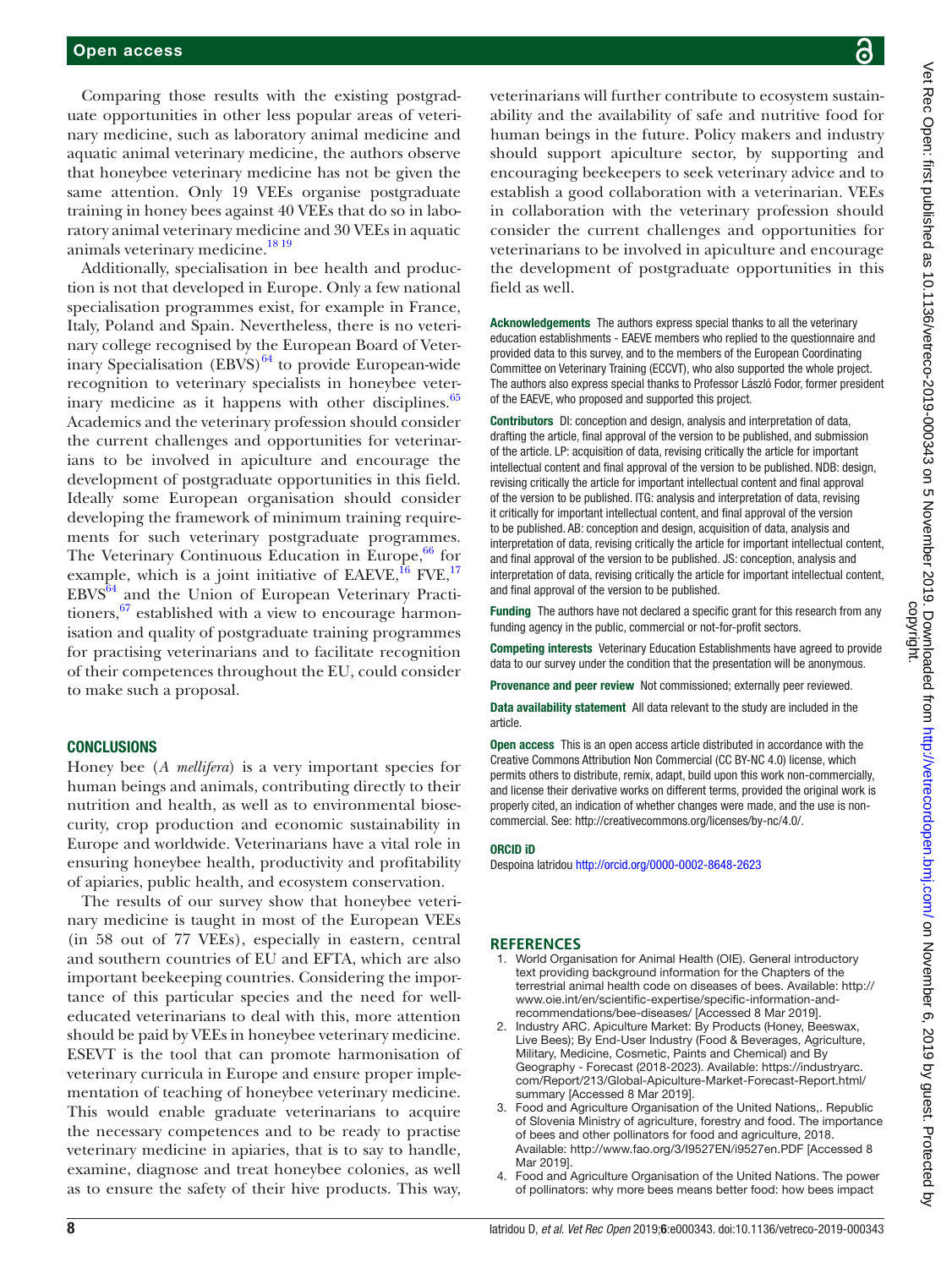nutrition and why and how to preserve them. Available: [http://www.](http://www.fao.org/zhc/detail-events/en/c/428504) [fao.org/zhc/detail-events/en/c/428504](http://www.fao.org/zhc/detail-events/en/c/428504) [Accessed 8 Mar 2019].

- <span id="page-8-0"></span>5. European Commission,. Agriculture and rural development. Beekeeping and honey. Available: [https://ec.europa.eu/agriculture/](https://ec.europa.eu/agriculture/honey_en) [honey\\_en](https://ec.europa.eu/agriculture/honey_en) [Accessed 8 Mar 2019].
- 6. European Commission, Agriculture and rural development. Eu honey market situation in 2017. Available: [https://ec.europa.eu/agriculture/](https://ec.europa.eu/agriculture/sites/agriculture/files/honey/market-presentation-honey_en.pdf) [sites/agriculture/files/honey/market-presentation-honey\\_en.pdf](https://ec.europa.eu/agriculture/sites/agriculture/files/honey/market-presentation-honey_en.pdf)  [Accessed assessed on 8 March 2019].
- 7. Chauzat MP, Cauquil L, Roy L, *et al*. Demographics of the European Apicultural industry. PLOS one, 2013. Available: [https://journals.plos.](https://journals.plos.org/plosone/article?id=10.1371/journal.pone.0079018) [org/plosone/article?id=10.1371/journal.pone.0079018](https://journals.plos.org/plosone/article?id=10.1371/journal.pone.0079018) [Accessed 8 Mar 2019].
- <span id="page-8-1"></span>8. World Organisation for Animal Health (OIE). Health problems of bees are due to multiple factors, 2010. Available: [http://www.oie.int/en/](http://www.oie.int/en/for-the-media/press-releases/detail/article/health-problems-of-bees-are-due-to-multiple-factors/) [for-the-media/press-releases/detail/article/health-problems-of-bees](http://www.oie.int/en/for-the-media/press-releases/detail/article/health-problems-of-bees-are-due-to-multiple-factors/)[are-due-to-multiple-factors/](http://www.oie.int/en/for-the-media/press-releases/detail/article/health-problems-of-bees-are-due-to-multiple-factors/) [Accessed 8 Mar 2019].
- 9. Tabajdi CS. Report on honeybee e health and the challenges of the beekeeping sector (2011/2108(INI)) Committee on Agriculture and Rural Development Rapporteur, 2011. Available: [http://www.](http://www.europarl.europa.eu/sides/getDoc.do?type=REPORT&reference=A7-2011-0359&language=EN) [europarl.europa.eu/sides/getDoc.do?type=REPORT&reference=A7-](http://www.europarl.europa.eu/sides/getDoc.do?type=REPORT&reference=A7-2011-0359&language=EN) [2011-0359&language=EN](http://www.europarl.europa.eu/sides/getDoc.do?type=REPORT&reference=A7-2011-0359&language=EN) [Accessed 8 Mar 2019].
- <span id="page-8-2"></span>10. Erdős N. Report on prospects and challenges for the EU apiculture sector (2017/2115(INI)) Committee on Agriculture and Rural Development Rapporteur. Available: [http://www.europarl.europa.eu/](http://www.europarl.europa.eu/sides/getDoc.do?pubRef=-//EP//TEXT+REPORT+A8-2018-0014+0+DOC+XML+V0//EN) [sides/getDoc.do?pubRef=-//EP//TEXT+REPORT+A8-2018-0014+0+](http://www.europarl.europa.eu/sides/getDoc.do?pubRef=-//EP//TEXT+REPORT+A8-2018-0014+0+DOC+XML+V0//EN) [DOC+XML+V0//EN](http://www.europarl.europa.eu/sides/getDoc.do?pubRef=-//EP//TEXT+REPORT+A8-2018-0014+0+DOC+XML+V0//EN) [Accessed 8 Mar 2019].
- 11. European Commission. Eu efforts for bee health. Available: [https://](https://ec.europa.eu/food/animals/live_animals/bees/health_en) [ec.europa.eu/food/animals/live\\_animals/bees/health\\_en](https://ec.europa.eu/food/animals/live_animals/bees/health_en) [Accessed assessed on 8 March 2019].
- 12. European week of bees and pollination, 2014. Available: [https://](https://ec.europa.eu/jrc/en/science-update/european-week-bees-and-pollination) [ec.europa.eu/jrc/en/science-update/european-week-bees-and](https://ec.europa.eu/jrc/en/science-update/european-week-bees-and-pollination)[pollination](https://ec.europa.eu/jrc/en/science-update/european-week-bees-and-pollination) [Accessed 8 Mar 2019].
- 13. The 2018 European Week of Bees and Pollination, 2018. Available: <http://www.beeweek.eu/>[Accessed 8 Mar 2019].
- <span id="page-8-3"></span>14. Federation of Veterinarians of Europe. Tackling Europe's bee decline: The role veterinarians can play. Available: [https://www.fve.org/cms/](https://www.fve.org/cms/wp-content/uploads/Bees-Brochure-EN.pdf) [wp-content/uploads/Bees-Brochure-EN.pdf](https://www.fve.org/cms/wp-content/uploads/Bees-Brochure-EN.pdf) [Accessed 8 Mar 2019].
- <span id="page-8-4"></span>15. EFTA. European free trade association, 2018. Available:<www.efta.int> [Accessed 8 Mar 2019].
- <span id="page-8-5"></span>16. EAEVE. European association of establishments of veterinary education, 2019. Available:<http://www.eaeve.org> [Accessed 8 Mar 2019].
- <span id="page-8-6"></span>17. FVE. Federation of veterinarians of Europe, 2019. Available: [https://](https://www.fve.org) [www.fve.org](https://www.fve.org) [Accessed 8 Mar 2019].
- <span id="page-8-7"></span>18. Iatridou D, Nagy Z, De Briyne N, *et al*. Mapping the teaching of laboratory animal science and medicine in the European Union and European free trade area. *[J Vet Med Educ](http://dx.doi.org/10.3138/jvme.0117-009r1)* 2018;45:556–66.
- <span id="page-8-8"></span>19. Iatridou D, Pohl L, De Briyne N, *et al*. Mapping the teaching of aquatic animal veterinary medicine in the European Union and European free trade area. *[Vet Rec Open](http://dx.doi.org/10.1136/vetreco-2018-000309)* 2018;5:e000309.
- <span id="page-8-9"></span>20. EAEVE. Self-Evaluation report and visitation report of visited establishments., 2019. Available: [http://www.eaeve.org/esevt/ser](http://www.eaeve.org/esevt/ser-and-visitation-report-of-visited-establishments.html)[and-visitation-report-of-visited-establishments.html](http://www.eaeve.org/esevt/ser-and-visitation-report-of-visited-establishments.html) [Accessed 8 Mar 2019].
- <span id="page-8-10"></span>21. EAEVE. European system of evaluation of veterinary training (ESEVT), 2019. Available: <http://www.eaeve.org/esevt/sop.html> [Accessed 8 Mar 2019].
- <span id="page-8-11"></span>22. ENQA. European association for quality assurance in higher education, 2019. Available:<https://enqa.eu/>[Accessed 8 Mar 2019].
- <span id="page-8-12"></span>23. EAEVE. The establishments' status after the ECOVE meeting held on 17 may 2017, 2017. Available: [https://www.eaeve.org/fileadmin/](https://www.eaeve.org/fileadmin/downloads/establishments_status/EAEVE_Establishments_Status_November_2017_approved_by_ExCom_on_29.01.2018.pdf) [downloads/establishments\\_status/EAEVE\\_Establishments\\_](https://www.eaeve.org/fileadmin/downloads/establishments_status/EAEVE_Establishments_Status_November_2017_approved_by_ExCom_on_29.01.2018.pdf) [Status\\_November\\_2017\\_approved\\_by\\_ExCom\\_on\\_29.01.2018.pdf](https://www.eaeve.org/fileadmin/downloads/establishments_status/EAEVE_Establishments_Status_November_2017_approved_by_ExCom_on_29.01.2018.pdf)  [Accessed 8 Mar 2019].
- <span id="page-8-13"></span>24. Spector MJ, Merrill DM. Handbook of research on educational communication, 2014. Available: [http://members.aect.org/edtech/](http://members.aect.org/edtech/ed1/41/41-01.html) [ed1/41/41-01.html](http://members.aect.org/edtech/ed1/41/41-01.html) [Accessed 8 Mar 2019].
- <span id="page-8-14"></span>25. EU Publications. Treaty of Lisbon, 2019. Available: [https://eur](https://eur-lex.europa.eu/legal-content/EN/TXT/?uri=OJ:C:2007:306:TOC)[lex.europa.eu/legal-content/EN/TXT/?uri=OJ:C:2007:306:TOC](https://eur-lex.europa.eu/legal-content/EN/TXT/?uri=OJ:C:2007:306:TOC) [Accessed 8 Mar 2019].
- <span id="page-8-15"></span>26. EUR-Lex. Glossary of summaries: Subsidiarity, 2019. Available: <http://eur-lex.europa.eu/summary/glossary/subsidiarity.html> [Accessed 8 Mar 2019].
- 27. European Committee of Regions. Subsidiarity monitoring in the area of education, vocational training and youth, 2019. Available: [https://](https://portal.cor.europa.eu/subsidiarity/policyareas/Pages/Education.aspx) [portal.cor.europa.eu/subsidiarity/policyareas/Pages/Education.aspx](https://portal.cor.europa.eu/subsidiarity/policyareas/Pages/Education.aspx) [Accessed 8 Mar 2019].
- <span id="page-8-16"></span>28. EUR-Lex. Directive 2005/36/EC of the European Parliament and of the Council of 7 September 2005 on the recognition of professional qualifications, 2019. Available: [http://eur-lex.europa.eu/legal-](http://eur-lex.europa.eu/legal-content/EN/TXT/PDF/?uri=CELEX:32005L0036&from=EN)

[content/EN/TXT/PDF/?uri=CELEX:32005L0036&from=EN](http://eur-lex.europa.eu/legal-content/EN/TXT/PDF/?uri=CELEX:32005L0036&from=EN) [Accessed 8 Mar 2019].

- <span id="page-8-17"></span>29. EUR-Lex. Directive 2013/55/EU of the European Parliament and of the Council of 20 November 2013 amending Directive 2005/36/EC on the recognition of professional qualifications and Regulation (EU) No 1024/2012 on administrative cooperation through the Internal Market Information System ('the IMI Regulation'), 2019. Available: [http://eur-lex.europa.eu/legal-content/EN/TXT/PDF/?uri=CELEX:](http://eur-lex.europa.eu/legal-content/EN/TXT/PDF/?uri=CELEX:32013L0055&from=EN) [32013L0055&from=EN](http://eur-lex.europa.eu/legal-content/EN/TXT/PDF/?uri=CELEX:32013L0055&from=EN) [Accessed 8 Mar 2019].
- <span id="page-8-18"></span>30. EUR-Lex. Regulation (EU) 2016/429 of the European Parliament and of the Council of 9 March 2016 on transmissible animal diseases and amending and repealing certain acts in the area of animal health ('Animal Health Law'), 2019. Available: [http://eur-lex.europa.eu/legal](http://eur-lex.europa.eu/legal-content/EN/TXT/?uri=OJ:L:2016:084:TOC)[content/EN/TXT/?uri=OJ:L:2016:084:TOC](http://eur-lex.europa.eu/legal-content/EN/TXT/?uri=OJ:L:2016:084:TOC) [Accessed 8 Mar 2019].
- <span id="page-8-19"></span>31. EUR-Lex. Regulation (EU) 2019/6 of the European Parliament and of the Council of 11 December 2018 on veterinary medicinal products and repealing Directive 2001/82/EC, 2019. Available: [https://eur-lex.](https://eur-lex.europa.eu/eli/reg/2019/6/oj) [europa.eu/eli/reg/2019/6/oj](https://eur-lex.europa.eu/eli/reg/2019/6/oj) [Accessed assessed on 8 March 2019].
- <span id="page-8-20"></span>32. EUR-Lex. Official controls regulation (EU) 2017/625, 2018. Available: [http://eur-lex.europa.eu/legal-content/EN/TXT/PDF/?uri=CELEX:](http://eur-lex.europa.eu/legal-content/EN/TXT/PDF/?uri=CELEX:32017R0625&from=EN) [32017R0625&from=EN](http://eur-lex.europa.eu/legal-content/EN/TXT/PDF/?uri=CELEX:32017R0625&from=EN) [Accessed 8 Mar 2019].
- <span id="page-8-21"></span>33. ECCVT. Statement on Day One Competences & Annex V of Directive 2013/55, 2019. Available: [http://old.fve.org/education/docs\\_to\\_](http://old.fve.org/education/docs_to_download/ECCVT%20Newsletter/Other%20activities/2015_2%20D1C_Adopted.pdf) [download/ECCVT%20Newsletter/Other%20activities/2015\\_2%](http://old.fve.org/education/docs_to_download/ECCVT%20Newsletter/Other%20activities/2015_2%20D1C_Adopted.pdf) [20D1C\\_Adopted.pdf](http://old.fve.org/education/docs_to_download/ECCVT%20Newsletter/Other%20activities/2015_2%20D1C_Adopted.pdf) [Accessed 8 Mar 2019].
- <span id="page-8-22"></span>34. EUR-Lex. Council Directive 92/65/EEC of 13 July 1992 laying down animal health requirements governing trade in and imports into the community of animals, semen, ova and embryos not subject to animal health requirements laid down in specific community rules referred to in Annex A (I) to Directive 90/425/EEC, 2019. Available: [https://eur-lex.europa.eu/legal-content/EN/ALL/?uri=CELEX:](https://eur-lex.europa.eu/legal-content/EN/ALL/?uri=CELEX:31992L0065) [31992L0065](https://eur-lex.europa.eu/legal-content/EN/ALL/?uri=CELEX:31992L0065) [Accessed 8 Mar 2019].
- <span id="page-8-23"></span>World Trade Organization (WTO). The agreement on the application of sanitary and phytosanitary measures. WTO, Geneva, 1995. Available: [www.wto.org/english/tratop\\_e/sps\\_e/spsagr\\_e.htm](www.wto.org/english/tratop_e/sps_e/spsagr_e.htm)  [Accessed 8 Mar 2019].
- <span id="page-8-24"></span>36. FVE. Code of conduct, . 2012. Available: [https://www.fve.org/cms/](https://www.fve.org/cms/wp-content/uploads/bro_fve_2009_final-1.pdf) [wp-content/uploads/bro\\_fve\\_2009\\_final-1.pdf](https://www.fve.org/cms/wp-content/uploads/bro_fve_2009_final-1.pdf) [Accessed assessed on 8 March 2019].
- <span id="page-8-25"></span>37. ECCVT paper. Harmonisation of veterinary education: fundamental for establishing EU citizens' trust in veterinary services. Available: [http://old.fve.org/education/docs\\_to\\_download/2015\\_1%](http://old.fve.org/education/docs_to_download/2015_1%20Position%20on%20ESEVT%20FINAL.pdf) [20Position%20on%20ESEVT%20FINAL.pdf](http://old.fve.org/education/docs_to_download/2015_1%20Position%20on%20ESEVT%20FINAL.pdf) [Accessed 8 Mar 2019].
- <span id="page-8-26"></span>38. EAEVE. ESEVT standard operating procedure (SOP) as Approved at the Uppsala EAEVE General assembly on 12 may 2016, 2019. Available: [http://www.eaeve.org/fileadmin/downloads/SOP/ESEVT\\_\\_](http://www.eaeve.org/fileadmin/downloads/SOP/ESEVT__Uppsala__SOP_May_2016.pdf) Uppsala SOP May 2016.pdf [Accessed 8 Mar 2019].
- <span id="page-8-27"></span>39. European Horse network. The horse and veterinary medicinal products, 2015. Available: [http://www.europeanhorsenetwork.eu/](http://www.europeanhorsenetwork.eu/app/download/15045662/Veterinary+Products.pdf) [app/download/15045662/Veterinary+Products.pdf](http://www.europeanhorsenetwork.eu/app/download/15045662/Veterinary+Products.pdf) [Accessed 8 Mar 2019].
- 40. FVE. FishMedPlus: gap analysis outcome final, 2017. Available: [https://www.fve.org/cms/wp-content/uploads/Gap-Analysis-](https://www.fve.org/cms/wp-content/uploads/Gap-Analysis-Outcome-Final2.pdf)[Outcome-Final2.pdf](https://www.fve.org/cms/wp-content/uploads/Gap-Analysis-Outcome-Final2.pdf) [Accessed 8 Mar 2019].
- <span id="page-8-28"></span>41. European Medicines Agency. Report from the workshop on medicines for bees - What the Agency can do to increase availability 14 - 15 December 2009, London, 2009. Available: [https://ec.europa.](https://ec.europa.eu/food/sites/food/files/animals/docs/la_bees_vet-issues_ema_conclusions.pdf) [eu/food/sites/food/files/animals/docs/la\\_bees\\_vet-issues\\_ema\\_](https://ec.europa.eu/food/sites/food/files/animals/docs/la_bees_vet-issues_ema_conclusions.pdf) [conclusions.pdf](https://ec.europa.eu/food/sites/food/files/animals/docs/la_bees_vet-issues_ema_conclusions.pdf) [Accessed 8 Mar 2019].
- <span id="page-8-29"></span>42. EUR-Lex. Regulation (EU) 2018/470 of 21 March 2018 on detailed rules on the maximum residue limit to be considered for control purposes for foodstuffs derived from animals which have been treated in the EU under article 11 of Directive 2001/82/EC, 2019. Available: [https://eur-lex.europa.eu/legal-content/GA/TXT/?uri=](https://eur-lex.europa.eu/legal-content/GA/TXT/?uri=CELEX:32018R0470) [CELEX:32018R0470](https://eur-lex.europa.eu/legal-content/GA/TXT/?uri=CELEX:32018R0470) [Accessed 2 Jul 2019].
- 43. AVMA. Drugs for honeybee disease will require veterinary prescription in 2017, 2019. Available: [https://www.avma.org/News/](https://www.avma.org/News/JAVMANews/Pages/161015a.aspx) [JAVMANews/Pages/161015a.aspx](https://www.avma.org/News/JAVMANews/Pages/161015a.aspx) [Accessed 8 Mar 2019].
- 44. CVMA. Treating honey bees and pollinators: what veterinary medical professionals need to know, 2018. Available: [https://www.canadian](https://www.canadianveterinarians.net/documents/treating-honey-bees-and-pollinators-what-veterinary-medical-professionals-need-to-know) [veterinarians.net/documents/treating-honey-bees-and-pollinators](https://www.canadianveterinarians.net/documents/treating-honey-bees-and-pollinators-what-veterinary-medical-professionals-need-to-know)[what-veterinary-medical-professionals-need-to-know](https://www.canadianveterinarians.net/documents/treating-honey-bees-and-pollinators-what-veterinary-medical-professionals-need-to-know) [Accessed 8 Mar 2019].
- <span id="page-8-30"></span>45. Manitoba agriculture. Recommendations for administering antibiotics and acaricides to honey bees, 2017. Available: [https://](https://www.gov.mb.ca/agriculture/crops/production/pubs/administering-antibiotics-and-acaricides-to-honey-bees.pdf) [www.gov.mb.ca/agriculture/crops/production/pubs/administering](https://www.gov.mb.ca/agriculture/crops/production/pubs/administering-antibiotics-and-acaricides-to-honey-bees.pdf)[antibiotics-and-acaricides-to-honey-bees.pdf](https://www.gov.mb.ca/agriculture/crops/production/pubs/administering-antibiotics-and-acaricides-to-honey-bees.pdf) [Accessed 8 Mar 2019].
- <span id="page-8-31"></span>46. Reybroeck W, Daeseleire E, De Brabander HF, *et al*. Antimicrobials in beekeeping, 2012. Available: [https://www.sciencedirect.com/](https://www.sciencedirect.com/science/article/pii/S0378113512000326) [science/article/pii/S0378113512000326](https://www.sciencedirect.com/science/article/pii/S0378113512000326) [Accessed 8 Mar 2019].